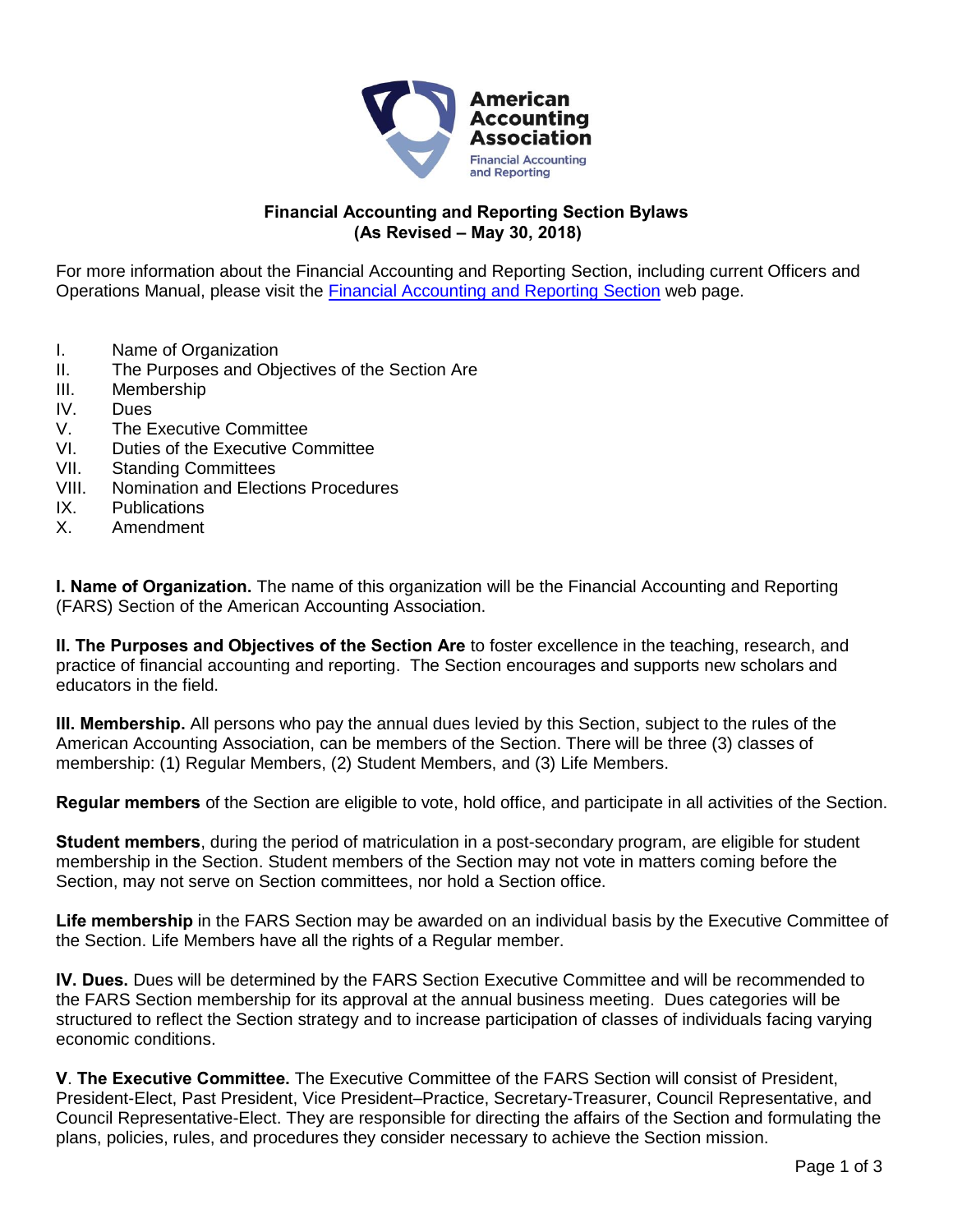## **VI. Duties of the Executive Committee**

**President.** The President serves a one (1) year term. The President is responsible for administering the affairs of the Section. The President will act as Chair of the Executive Committee and will preside at all meetings of the Section. Except for committee members previously appointed to terms that have not yet expired, the President has the authority to appoint members to committees and task forces, and, at his/her discretion, to remove members of committees and task forces.

**President-Elect.** The President-Elect is elected for a one (1) year term. The duty of the President-Elect is to assist the President in administering the affairs of the Section.

**Past President.** The Past President serves as Chair of the FARS Section Nominations Committee. He/she will assist the President and President-Elect in their efforts to implement the Section strategy. The Past President will serve in that office for one (1) year.

**Vice President-Practice.** The Vice President-Practice will be appointed for a two (2) year term. The duty of the Vice President-Practice is to facilitate the relationship between the Section and the accounting practice community.

**Secretary-Treasurer.** The Secretary-Treasurer is elected for a two (2) year term. The duties of the Secretary-Treasurer are to supervise the keeping of records of Section meetings, policies, and procedures, to work with AAA professional staff relative to collection and disbursement of Section funds, and to report to the Section members at its business meeting on the financial affairs of the Section and provide that information for dissemination to the Section members.

**Council Representative.** The Council Representative serves a three (3) year term and is eligible for one (1) additional three (3) year term. The duty of the Council Representative is to report in a timely manner all relevant Council meeting information to the Executive Committee.

**Council Representative-Elect.** The Council Representative-Elect will be elected to a one (1) year term that coincides with the final year of the Council Representative's term. The duty of the Council Representative-Elect is to support the Council Representative in carrying out his/her duty.

**Filling of Vacancies.** In the event that a member of the Executive Committee, other than the President, is unable to serve the full term, the duties will be assigned to another person selected by the Executive Committee. When the President cannot serve, then the duties will be assumed by the President-Elect. When the President-Elect is not able to serve, the Vice President-Practice will assume the affairs of the President-Elect.

## **VII. Standing Committees**

**Steering Board.** The officers of the Section will be guided in their duties by a Steering Board. The purpose of the Steering Board is to enhance organizational continuity by overseeing all Section sponsored activities. The Steering Board will consist of 15 members: the Executive Committee and eight (8) other members appointed by the President-Elect. The President serves as Chair of the Steering Board.

**Nominations Committee**. The Nominations Committee duties include soliciting candidates from the membership for open offices and preparing a slate of at least one (1) candidate for each of the open offices. It will consist of the Past President (who will chair the committee) and four (4) other elected persons. Members of the FARS Section Nominations Committee are not eligible for nomination to any FARS Section office while serving on the committee.

**Publications Committee**. The Publications Committee will consist of six (6) members with three (3) year staggered terms. They are not eligible for immediate reappointment. All editors of Section publications will be